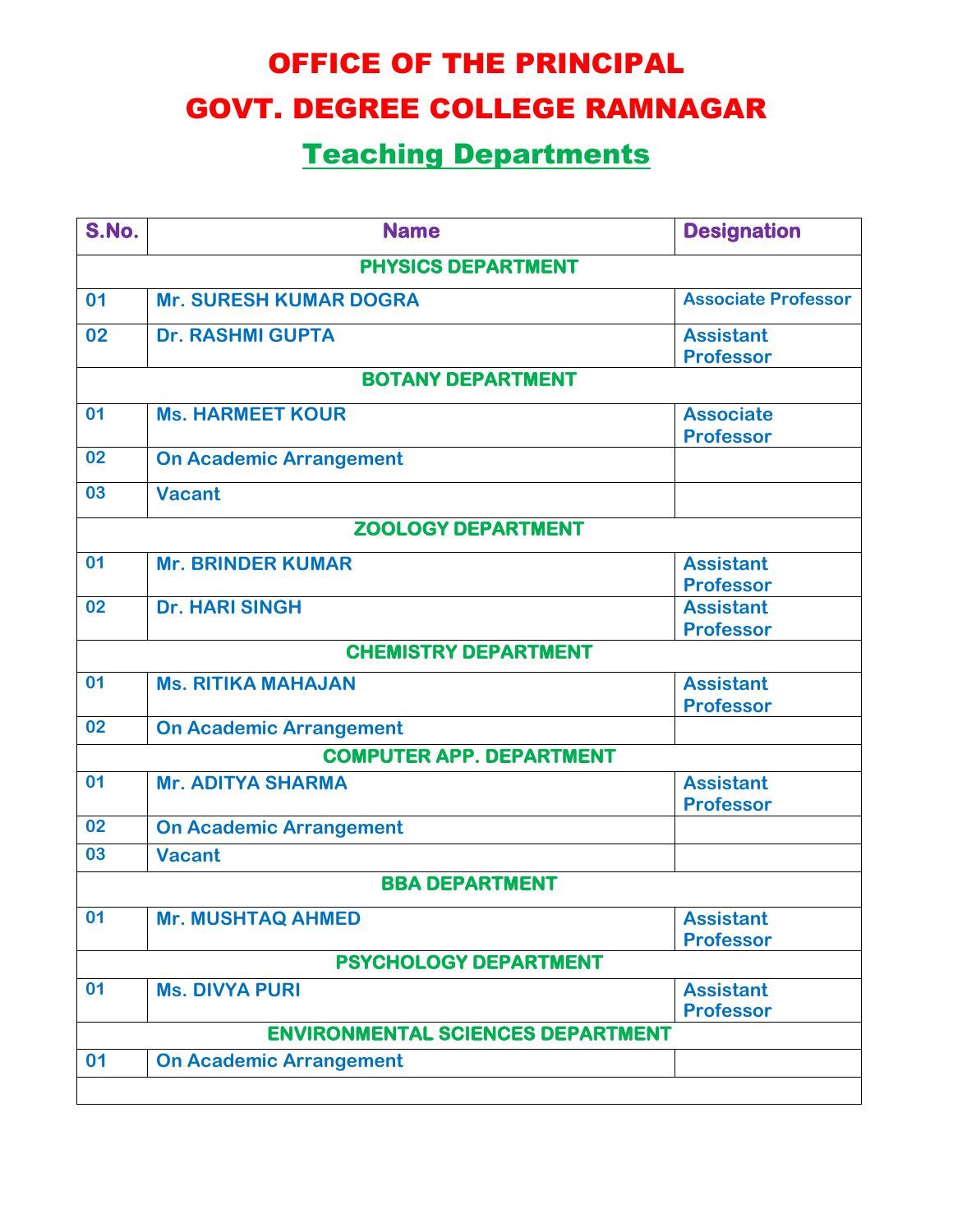| <b>GEOLOGY DEPARTMENT</b>     |                                    |                                      |  |  |
|-------------------------------|------------------------------------|--------------------------------------|--|--|
| 01                            | <b>Mr. NAVEED HASSAN CHOUDHARY</b> | <b>Assistant</b>                     |  |  |
|                               | <b>ECONOMICS DEPARTMENT</b>        | <b>Professor</b>                     |  |  |
|                               |                                    |                                      |  |  |
| 01                            | <b>On Academic Arrangement</b>     |                                      |  |  |
| <b>ENGLISH DEPARTMENT</b>     |                                    |                                      |  |  |
| 01                            | <b>Mr. ANICE AHMED</b>             | <b>Assistant</b>                     |  |  |
|                               |                                    | <b>Professor</b>                     |  |  |
| 02                            | <b>On Academic Arrangement</b>     |                                      |  |  |
| <b>HISTORY DEPARTMENT</b>     |                                    |                                      |  |  |
| 01                            | <b>Dr. MONICA</b>                  | <b>Assistant</b>                     |  |  |
|                               |                                    | <b>Professor</b>                     |  |  |
| <b>HINDI DEPARTMENT</b>       |                                    |                                      |  |  |
| 01                            | <b>On Academic Arrangement</b>     |                                      |  |  |
| <b>SANSKRIT DEPARTMENT</b>    |                                    |                                      |  |  |
| 01                            | <b>Dr. OM PARKASH</b>              | <b>Assistant</b>                     |  |  |
|                               |                                    | <b>Professor</b>                     |  |  |
| <b>DOGRI DEPARTMENT</b>       |                                    |                                      |  |  |
| 01                            | <b>Ms. SHOBHA RANI</b>             | <b>Assistant</b>                     |  |  |
| 02                            | <b>Ms. NEETU SHARMA</b>            | <b>Professor</b><br><b>Assistant</b> |  |  |
|                               |                                    | <b>Professor</b>                     |  |  |
| 03                            | <b>MR. SURESH KUMAR</b>            | <b>Assistant</b>                     |  |  |
|                               |                                    | <b>Professor</b>                     |  |  |
|                               | <b>COMMERCE DEPARTMENT</b>         |                                      |  |  |
| 01                            | <b>On Academic Arrangement</b>     |                                      |  |  |
| <b>URDU DEPARTMENT</b>        |                                    |                                      |  |  |
| 01                            | Dr. MOHD. RIAZ                     | <b>Assistant</b>                     |  |  |
|                               | <b>SOCIOLOGY DEPARTMENT</b>        | <b>Professor</b>                     |  |  |
| 01                            | <b>On Academic Arrangement</b>     |                                      |  |  |
|                               |                                    |                                      |  |  |
|                               | POLITICAL SCIENCE DEPARTMENT       |                                      |  |  |
| 01                            | <b>Ms. SWARNA DEVI</b>             | <b>Assistant</b><br><b>Professor</b> |  |  |
|                               | <b>EDUCATION DEPARTMENT</b>        |                                      |  |  |
| 01                            | <b>On Academic Arrangement</b>     |                                      |  |  |
| <b>MATHEMATICS DEPARTMENT</b> |                                    |                                      |  |  |
| 01                            | <b>On Academic Arrangement</b>     |                                      |  |  |
| PHILOSOPHY DEPARTMENT         |                                    |                                      |  |  |
| 01                            | <b>On Academic Arrangement</b>     |                                      |  |  |
|                               |                                    |                                      |  |  |